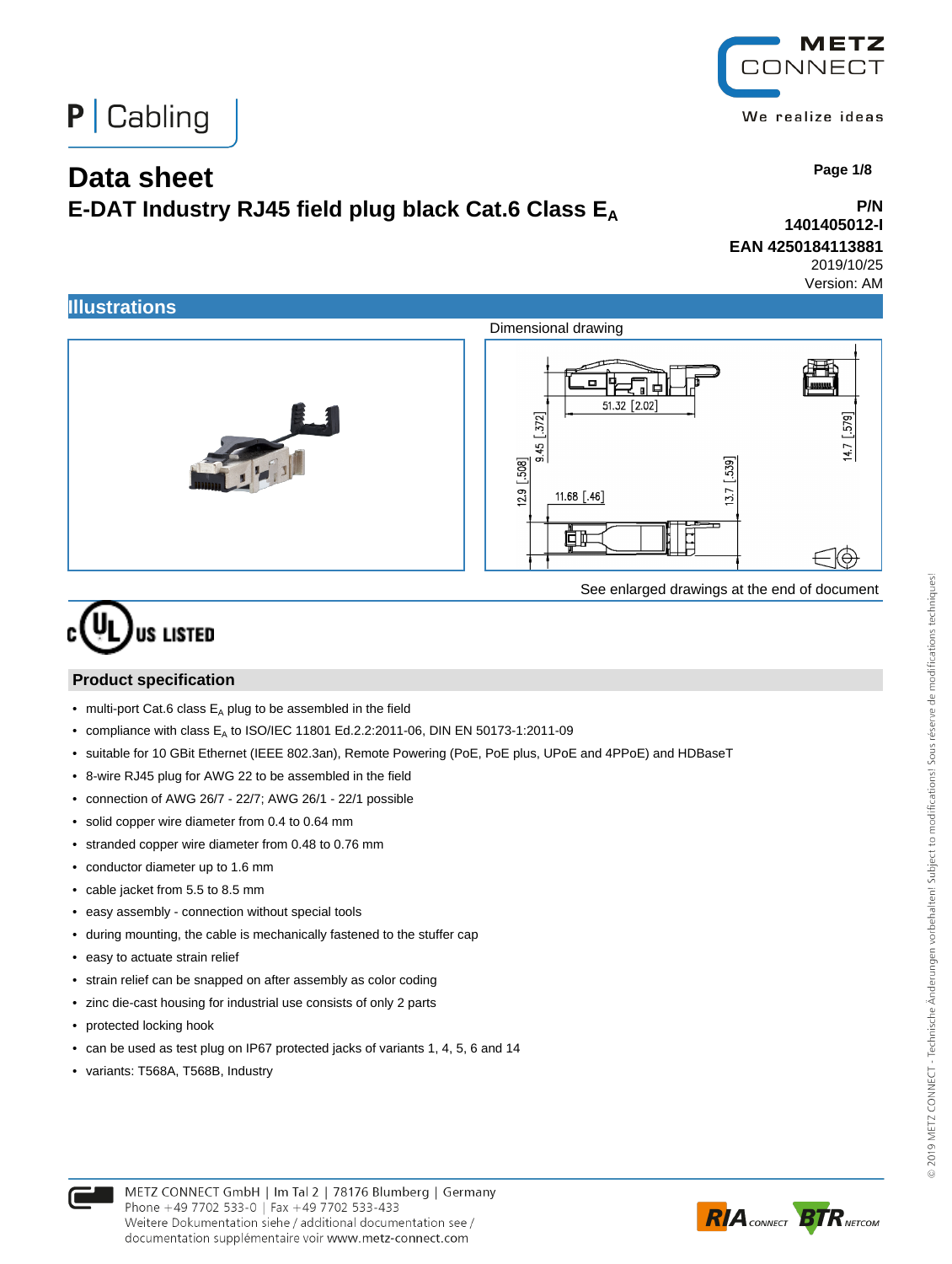

**P/N 1401405012-I EAN 4250184113881**

2019/10/25 Version: AM

 **Page 2/8**

|  |  |  |  | <b>Technical Data</b> |
|--|--|--|--|-----------------------|
|--|--|--|--|-----------------------|

| <b>General Data</b>                  |                                  |
|--------------------------------------|----------------------------------|
| Fields of application                |                                  |
|                                      | Industrial Ethernet, Office      |
| Design                               | plug                             |
| Shielding                            | shielded                         |
| Transmission technology              | Copper                           |
| Color                                | black                            |
| <b>Dimensions</b>                    |                                  |
| Dimension (L x W x H)                | 51.32 mm x 12.9 mm x 14.7 mm     |
| Dimension $(L \times W \times H)$    | 2.02 in. x 0.508 in. x 0.579 in. |
| Field assembly ability               | yes                              |
| Multi-port capability                | yes                              |
| Marking option                       | strain relief                    |
|                                      |                                  |
| <b>Transmission characteristics</b>  |                                  |
| Category (ISO)                       | $\,6$                            |
| Class (ISO/IEC)                      | $E_A$                            |
| Category (TIA)                       | 6                                |
| <b>Remote Powering</b>               | yes                              |
| PoE                                  | IEEE 802.3af                     |
| PoE plus                             | <b>IEEE 802.3at</b>              |
| <b>UPoE</b>                          | yes                              |
| 4PPoE                                | IEEE 802.3bt                     |
| HDBaseT                              | yes                              |
| Transmission rate up to 10 GBit      | <b>IEEE 802.3an</b>              |
|                                      |                                  |
| <b>Connections/interfaces</b>        |                                  |
| Connector technology interface 1     | <b>IDC-connection</b>            |
| Connector technology interface 2     | RJ45 plug                        |
| Number of ports interface 2          | 1                                |
| Number of ports interface 2 equipped | 1                                |

Number of positions/contacts interface 1 8 Number of positions/contacts interface 2 8P/8C

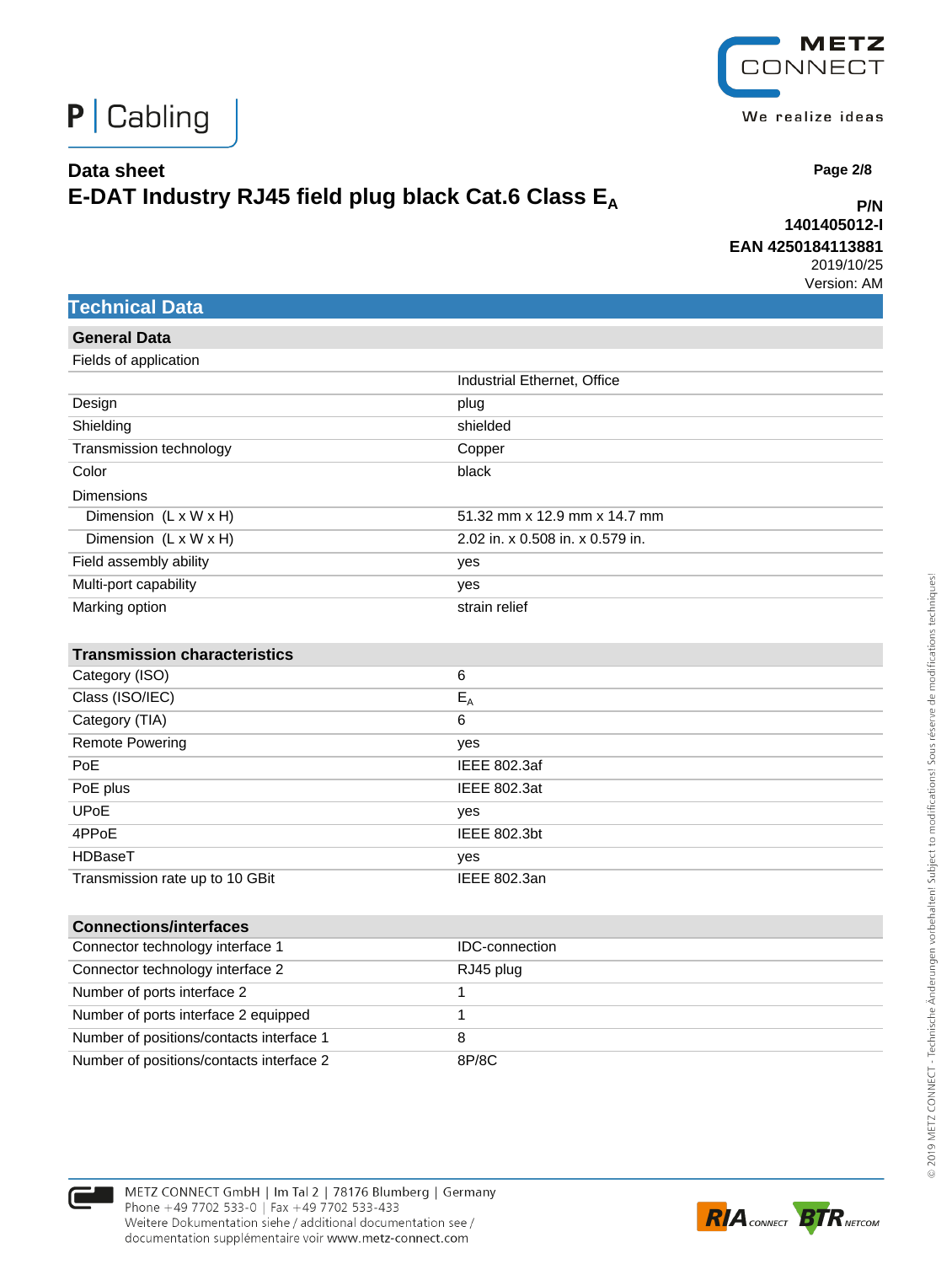

**P/N 1401405012-I EAN 4250184113881**

2019/10/25 Version: AM

#### **Technical Data**

| <b>Connections/interfaces</b>                                  |                                                 |
|----------------------------------------------------------------|-------------------------------------------------|
| Termination data, solid wire (min. - max.)                     |                                                 |
| Conductor cross section, solid wire                            | AWG 26/1 - AWG 22/1                             |
| Conductor cross section, solid wire                            | $0.128$ mm <sup>2</sup> - 0.324 mm <sup>2</sup> |
| Conductor diameter, solid wire (bare copper)                   | $0.409$ mm - $0.643$ mm                         |
| Conductor diameter, solid wire (bare copper)                   | 0.016 in. - 0.025 in.                           |
| Termination data, stranded wire (min. - max.)                  |                                                 |
| Conductor cross section, stranded wire                         | AWG 26/7 - AWG 22/7                             |
| Conductor cross section, stranded wire                         | 0.141 mm <sup>2</sup> - 0.355 mm <sup>2</sup>   |
| Conductor diameter, stranded wire (bare copper)                | $0.483$ mm - $0.762$ mm                         |
| Conductor diameter, stranded wire (bare copper)                | $0.019$ in. - $0.03$ in.                        |
| Core diameter (min. - max.)                                    |                                                 |
| Core diameter (conductor with insulation)                      | $1.6$ mm                                        |
| Core diameter (conductor with insulation)                      | $0.063$ in.                                     |
| Cable sheath diameter (min. - max.)                            |                                                 |
| Cable sheath diameter                                          | $5.5$ mm $- 8.50$                               |
| Cable sheath diameter                                          | $0.217$ in. $-0.335$                            |
| Cable access/outlet                                            | $180^\circ$                                     |
| Reconnectibility                                               | yes, if cross section is greater or the same    |
| Shield connection                                              | flexible contact spring                         |
|                                                                |                                                 |
| <b>Electrical characteristics</b>                              |                                                 |
| Current carrying capacity                                      | max. 1 A                                        |
| Contact resistance                                             | max. 20 mOhm                                    |
| Insulation resistance                                          | min. 500 MOhm                                   |
| Dielectric strength conductor-conductor (secondary)            | min. 1000 V DC                                  |
| Dielectric strength conductor-shield                           | min. 1500 V DC                                  |
|                                                                |                                                 |
| <b>Mechanical characteristics</b>                              |                                                 |
| Mounting method                                                | snap-in function                                |
| Insertion and withdrawal force                                 | max. 30 N                                       |
| Life - Number of mating cycles                                 | min. 750                                        |
| Position/mounting of latch - standard installation<br>position | top                                             |
| strain relief                                                  | yes                                             |







 **Page 3/8**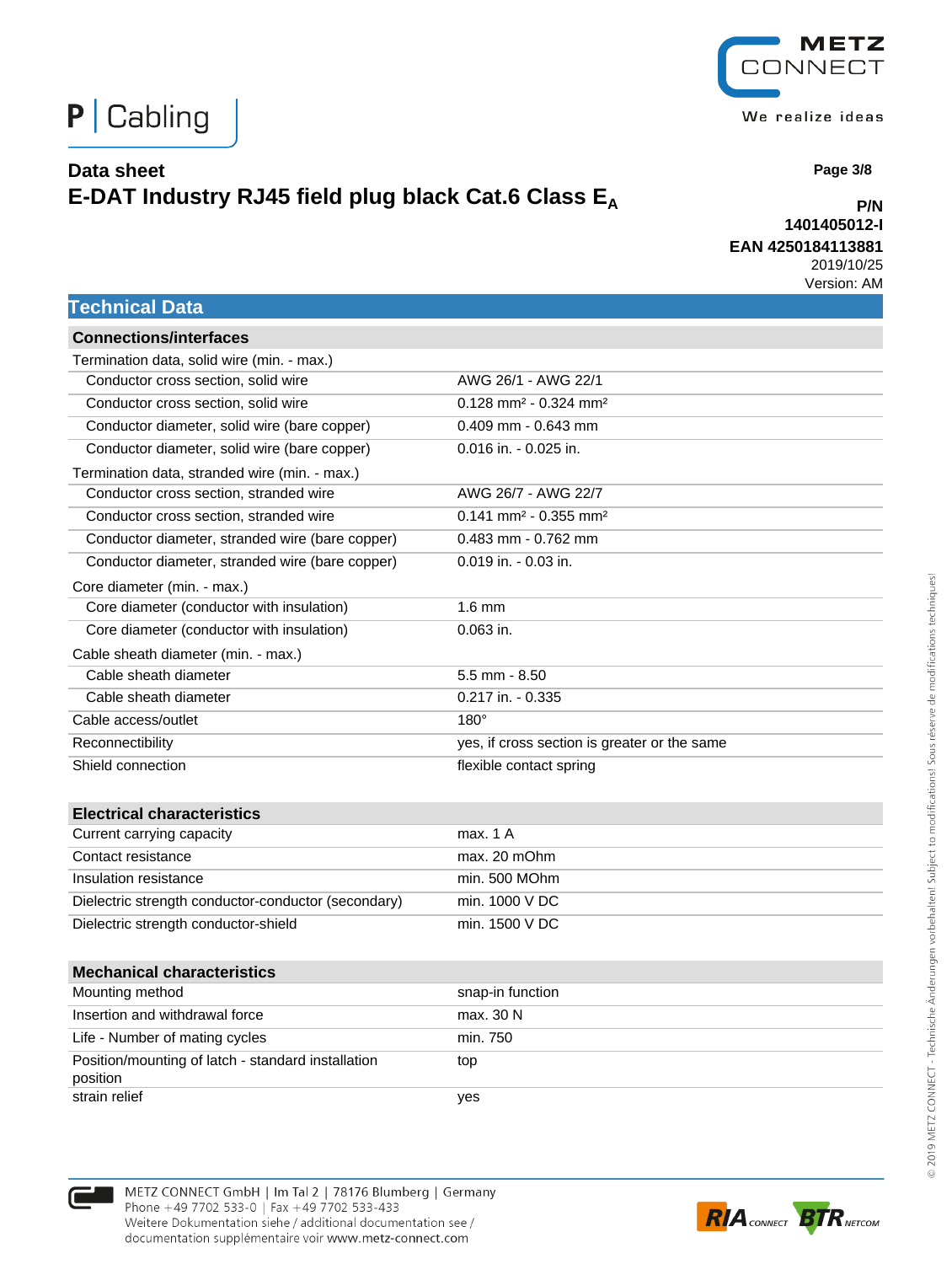

**P/N**

 **Page 4/8**

#### **1401405012-I EAN 4250184113881**

2019/10/25 Version: AM

#### **Technical Data**

| <b>Materials and material properties</b>              |                                                             |
|-------------------------------------------------------|-------------------------------------------------------------|
| Material - Housing                                    | GD-Zn (zinc die-cast)                                       |
| Material - Housing finish                             | copper-nickel (Ni-Cu)                                       |
| Material - Insulation displacement contacts           | CuSn (tin bronze)                                           |
| Material - Finish of insulation displacement contacts | Sn (tin)                                                    |
| Material - Contact                                    | CuSn (tin bronze)                                           |
| Material - Contact finish                             | Ni + Au (nickel-gold)                                       |
| Material - Shield                                     | Cu-Ni-Zn (nickel silver)                                    |
| Material - Stuffer cap                                | PA UL94-V0                                                  |
| Material - Strain relief                              | PA UL94-V0                                                  |
| Material - Latch                                      | PA UL94 V0                                                  |
| Material - Finish                                     | Ni (nickel)                                                 |
| <b>RoHS</b>                                           | compliant                                                   |
| REACH - substance (SVHC)                              | none                                                        |
|                                                       |                                                             |
| <b>Environmental conditions</b>                       |                                                             |
| Temperature (min. - max.)                             |                                                             |
| Temperature - Storage °C                              | -40 °C - 70 °C                                              |
| Temperature - Storage °F                              | -40 °F - 158 °F                                             |
| Temperature - Operating °C                            | -40 °C - 70 °C                                              |
| Temperature - Operating °F                            | -40 °F - 158 °F                                             |
| Particulate ingress                                   | IP <sub>2</sub> X                                           |
| Liquid ingress/immersion                              | IPX <sub>0</sub>                                            |
| Rapid change of temperature                           | -40°C to +70°C / 25 cycles t = 30 min.                      |
| Damp heat                                             | +25°C / +77°F +65°C / +149°F / 93% RH // -10°C / -14°F / 21 |
|                                                       | cycles                                                      |
| Flowing mixed gas                                     | +25 °C / +77°F / 73% RH / 4 days, H2S / SO2                 |
| Electromagnetic measurement                           | E <sub>2</sub>                                              |
| Vibration                                             | $50 \text{ m/s}^2$                                          |
| Shock                                                 | $250 \text{ m/s}^2$                                         |





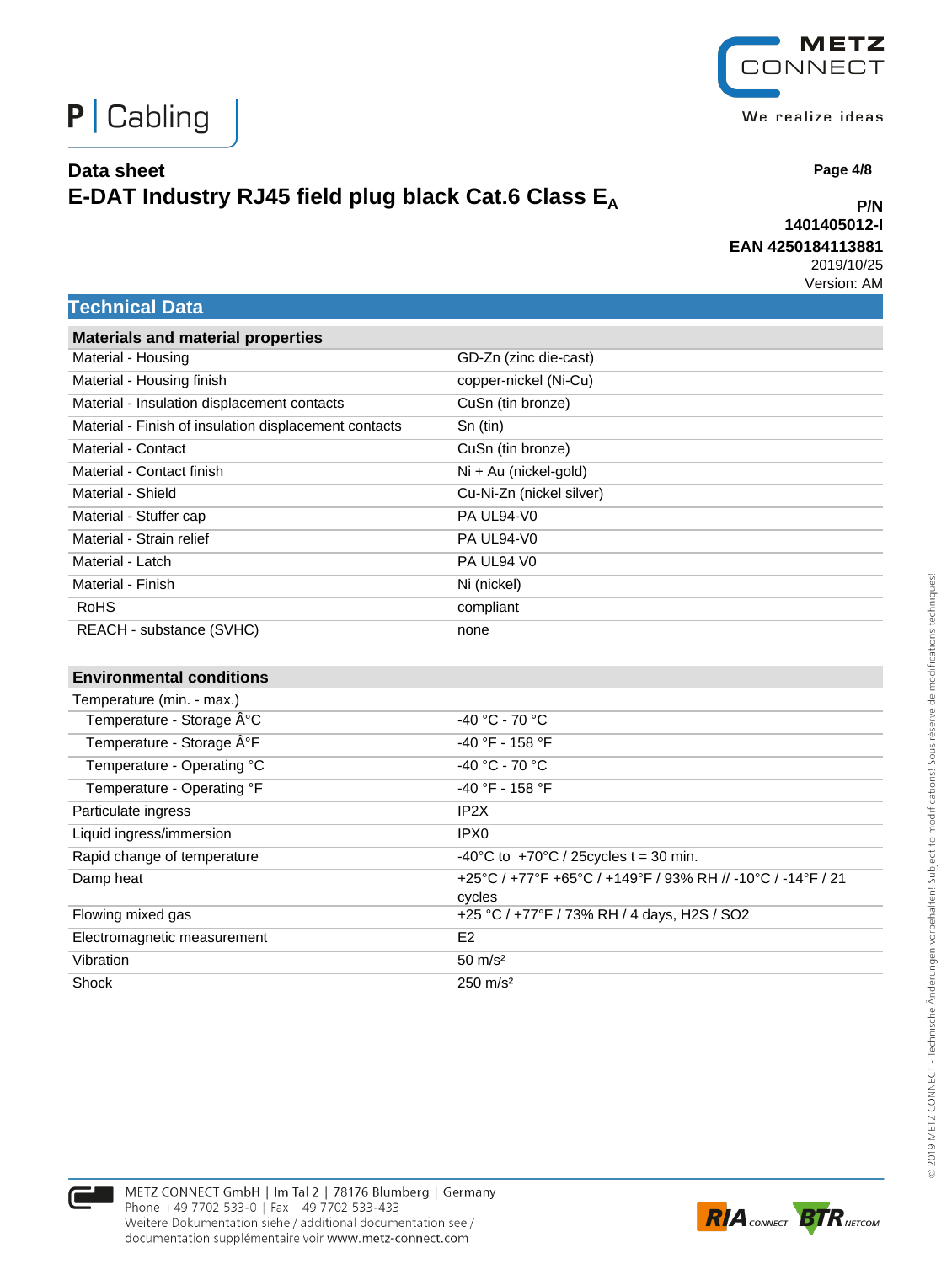

**P/N 1401405012-I EAN 4250184113881**

> 2019/10/25 Version: AM

 **Page 5/8**

## **Technical Data**

**Approvals**



| The product meets the following standards                                |                                                                  |
|--------------------------------------------------------------------------|------------------------------------------------------------------|
| Generic cabling systems                                                  |                                                                  |
| General requirements                                                     | ANSI/TIA-568-B.2-10                                              |
| Office buildings                                                         | ISO/IEC 11801 Ed.2.2: 2011-06   DIN EN 50173-2<br>ANSI/TIA-568-C |
| Industrial area                                                          | ISO/IEC 24702   DIN EN 50173-3<br>ANSI/TIA-1005                  |
| Living units                                                             | ISO/IEC 15018   DIN EN 50173-4<br>ANSI/TIA-570-B                 |
| Application-specific communications cabling systems                      |                                                                  |
| Profinet                                                                 | yes                                                              |
| <b>Expansion of Communication Circuit Accessories</b><br>(DUXR) Category | UL 1863                                                          |
| Connectors for electronic equipment                                      |                                                                  |
| Free and fixed connectors                                                | IEC 60603-7-51                                                   |
| Interference proof                                                       |                                                                  |
| Immunity for industrial environments                                     | DIN EN 61000-6-2:2006-03                                         |
| Emission proof                                                           |                                                                  |
| Electromagnetic emission for residential,<br>commercial and light-indus  | DIN EN 61000-6-3:2011-09                                         |
| <b>Classifications</b>                                                   |                                                                  |
| <b>ETIM 5.0</b>                                                          | EC001121                                                         |
| <b>ETIM 6.0</b>                                                          | EC001121                                                         |
| <b>ETIM 7.0</b>                                                          | EC001121                                                         |





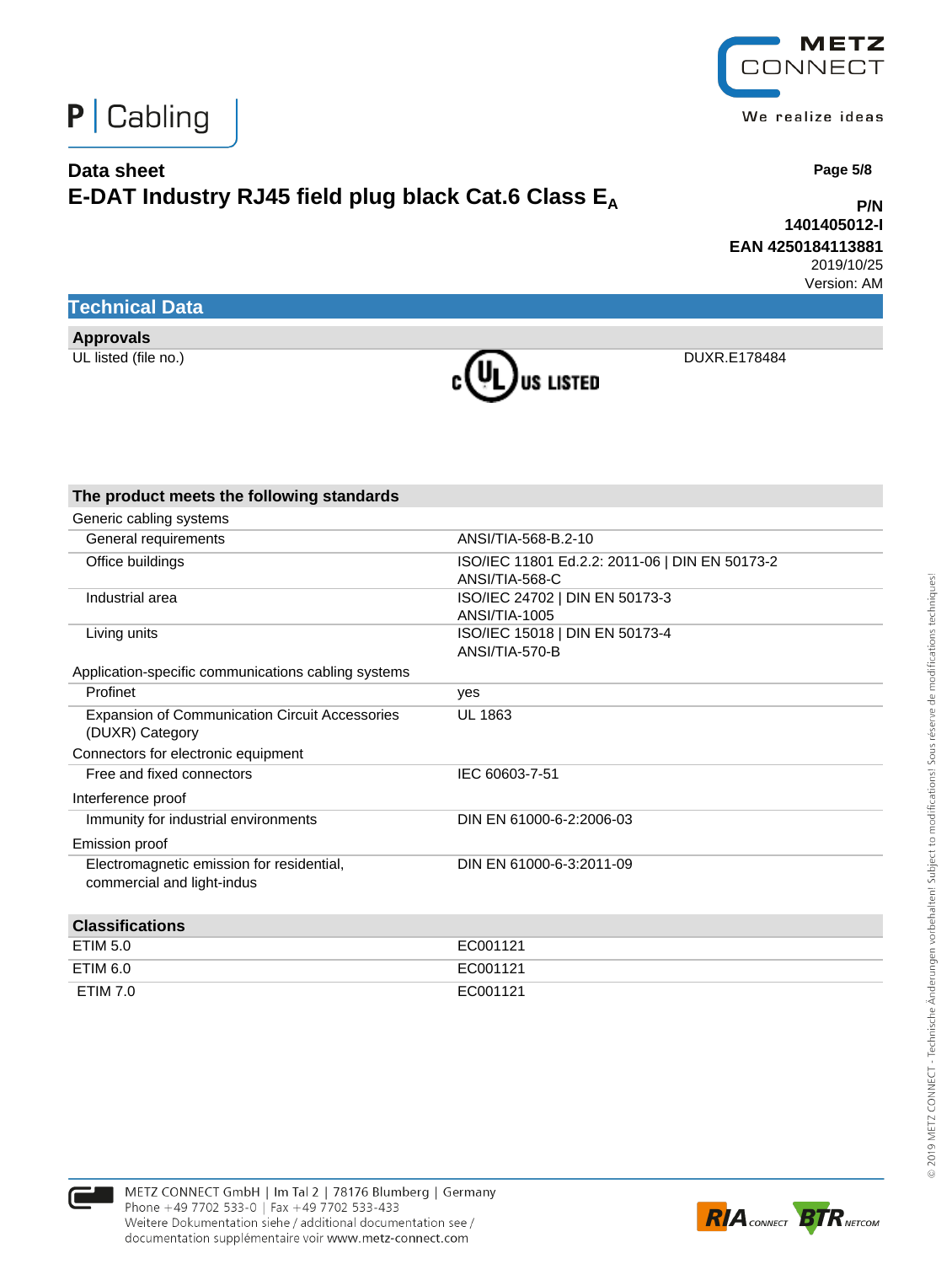



 **Page 6/8**

## **Data sheet E-DAT Industry RJ45 field plug black Cat.6 Class E<sup>A</sup>**

**P/N 1401405012-I EAN 4250184113881**

2019/10/25 Version: AM

### **Technical Data**

| <b>Packing details</b>          |                                    |
|---------------------------------|------------------------------------|
| Type of packaging               | 10 $pc(s)$ / box                   |
| Packaging unit - Weight (gram)  | 250 g                              |
| Packaging unit - Weight (pound) | $0.55$ lb                          |
| Packaging dimension             | 258 mm x 164 mm x 51 mm            |
| Packaging dimension             | 10.157 in. x 6.457 in. x 2.008 in. |

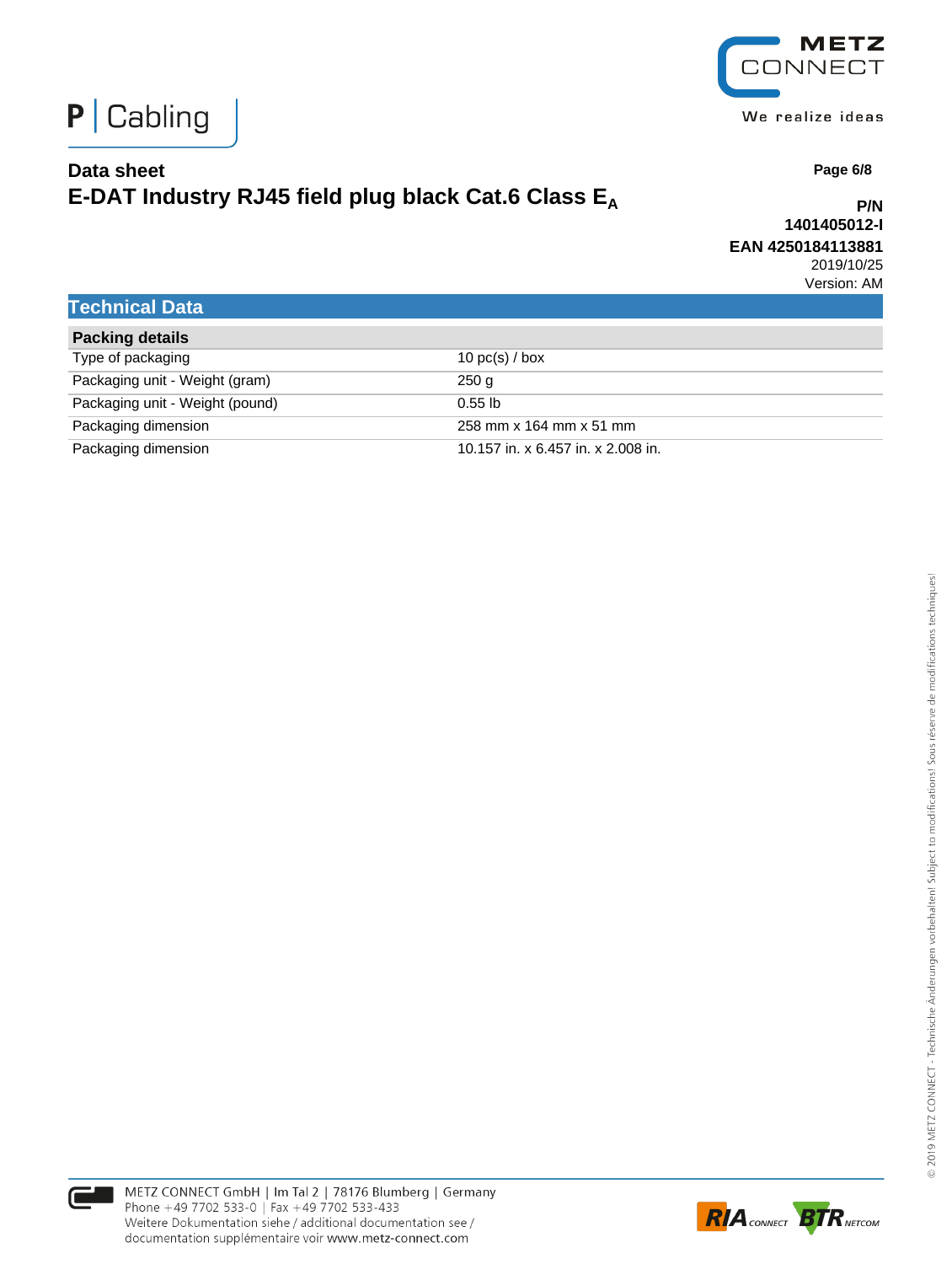



 **Page 7/8**

**P/N 1401405012-I EAN 4250184113881** 2019/10/25 Version: AM

|                    |                                                  | . |
|--------------------|--------------------------------------------------|---|
| <b>Accessories</b> |                                                  |   |
| P/N                | <b>Designation</b>                               |   |
| 1401009101-I       | Industry color coding clip field plug orange     |   |
| 1401009103-I       | Industry color coding clip field plug light grey |   |
| 1401009104-I       | Industry color coding clip field plug white      |   |
| 1401009105-I       | Industry color coding clip field plug yellow     |   |
| 1401009106-I       | Industry color coding clip field plug blue       |   |
| 1401009107-I       | Industry color coding clip field plug green      |   |
| 1401009108-I       | Industry color coding clip field plug red        |   |